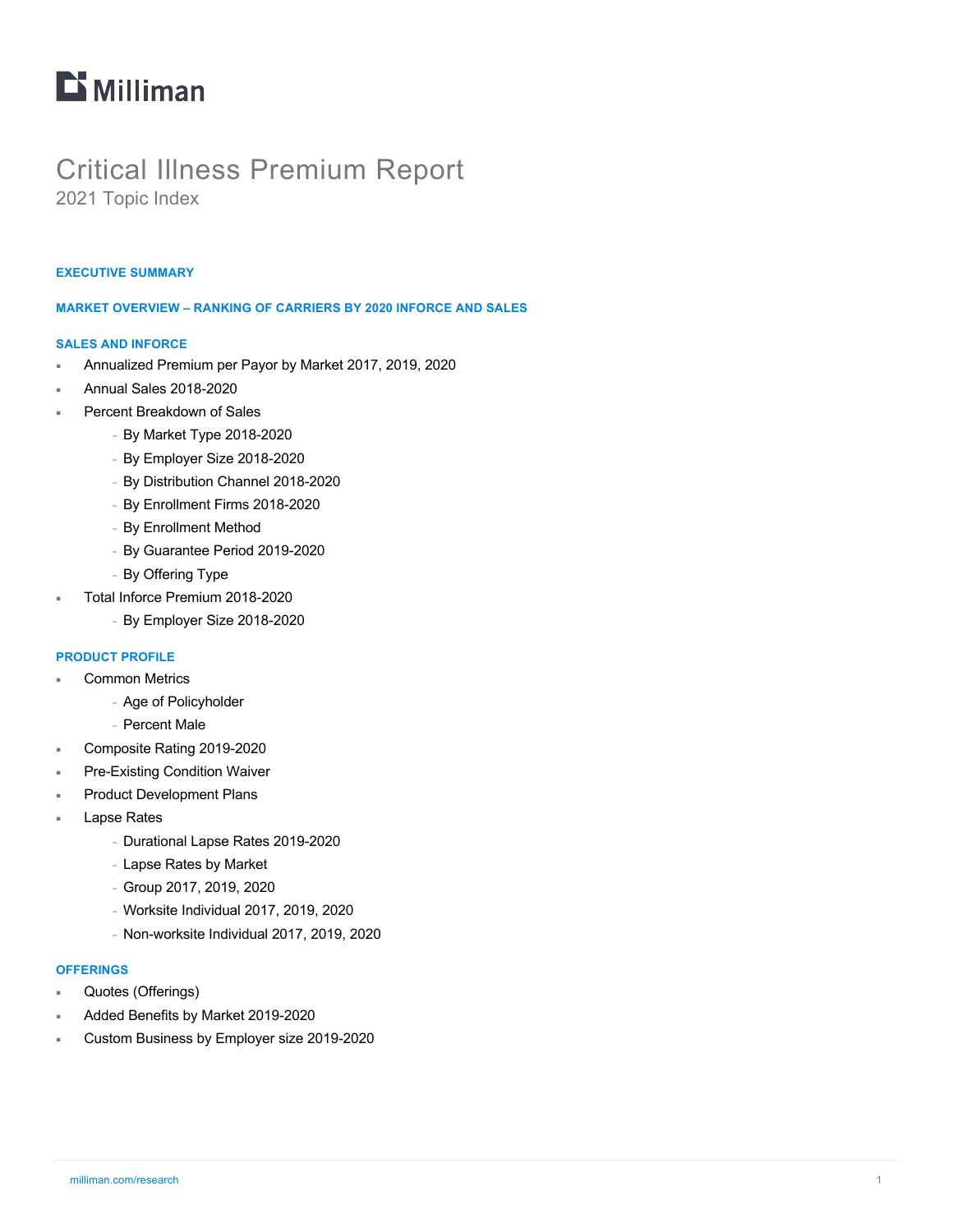#### **TARGET METRICS**

- **Profitability** 
	- <sup>−</sup> Target Profitability by Market 2017, 2019, 2020
	- <sup>−</sup> Target vs. Actual Profitability by Market
	- <sup>−</sup> Percent Actual Better than Target 2019-2020
- **Participation** 
	- <sup>−</sup> Target Participation Rate by Distribution Channel 2019-2020
	- <sup>−</sup> Participation Rate Comparison 2019-2020
	- <sup>−</sup> Participation Rate Comparison by Distribution Channel 2019-2020
- **Loss Ratio** 
	- <sup>−</sup> Average Target Loss Ratio 2019-2020
	- <sup>−</sup> Target vs. Actual Loss Ratio 2019-2020
	- <sup>−</sup> Target vs. Actual Loss Ratio by Market
	- <sup>−</sup> Percent Actual Lower than Target Loss Ratio 2019-2020
- Target Markets by Employer Size and Market

#### **COMMISSIONS AND TECH FEES**

- Commission Breakdown
	- <sup>−</sup> Commission Structure 2019-2020
	- <sup>−</sup> Commission Structures by Market
- **Commission Amounts** 
	- <sup>−</sup> Usual Commission Rates 2017,2019, 2020
	- <sup>−</sup> Usual Commission Rates by Market 2019-2020
- ¡ Technology Fees 2019-2020
- Technology Fee Structure 2019-2020

# **ENROLLMENT AND PORTABILITY**

- **Preferred Partners**
- Standard Portability Offering

#### **OPERATIONS**

- Claim Turnaround Time and Expected Number of Paid Claims
	- <sup>−</sup> Claim Turnaround Time 2019-2020
	- <sup>−</sup> Expected Number of Paid Claims
	- <sup>−</sup> Claims Denial Rate 2019-2020
- Claim Payment Features by Market Type 2019-2020
	- <sup>−</sup> Offer for Wellness Benefits
	- <sup>−</sup> Adjust Premium Rates
- **Billing Method** 
	- <sup>−</sup> Group Sales by Billing Method 2019-2020
	- <sup>−</sup> Group Sales by Billing Method and Employer Size 2019-2020